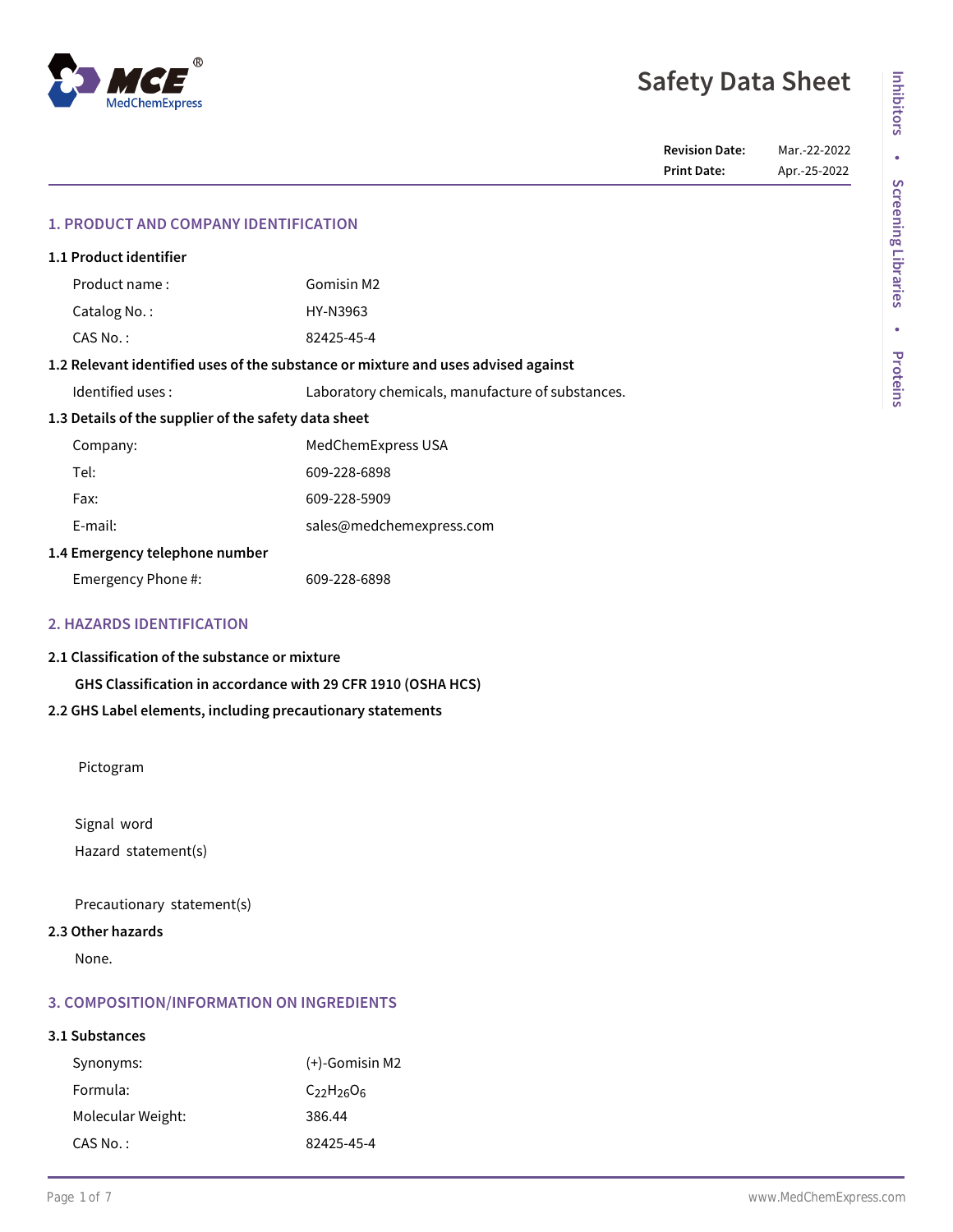### **4. FIRST AID MEASURES**

#### **4.1 Description of first aid measures**

#### **Eye contact**

Remove any contact lenses, locate eye-wash station, and flush eyes immediately with large amounts of water. Separate eyelids with fingers to ensure adequate flushing. Promptly call a physician.

#### **Skin contact**

Rinse skin thoroughly with large amounts of water. Remove contaminated clothing and shoes and call a physician.

#### **Inhalation**

Immediately relocate self or casualty to fresh air. If breathing is difficult, give cardiopulmonary resuscitation (CPR). Avoid mouthto-mouth resuscitation.

#### **Ingestion**

Wash out mouth with water; Do NOT induce vomiting; call a physician.

#### **4.2 Most important symptoms and effects, both acute and delayed**

The most important known symptoms and effects are described in the labelling (see section 2.2).

#### **4.3 Indication of any immediate medical attention and special treatment needed**

Treat symptomatically.

## **5. FIRE FIGHTING MEASURES**

#### **5.1 Extinguishing media**

### **Suitable extinguishing media**

Use water spray, dry chemical, foam, and carbon dioxide fire extinguisher.

## **5.2 Special hazards arising from the substance or mixture**

During combustion, may emit irritant fumes.

#### **5.3 Advice for firefighters**

Wear self-contained breathing apparatus and protective clothing.

## **6. ACCIDENTAL RELEASE MEASURES**

# **6.1 Personal precautions, protective equipment and emergency procedures**

Use full personal protective equipment. Avoid breathing vapors, mist, dust or gas. Ensure adequate ventilation. Evacuate personnel to safe areas.

Refer to protective measures listed in sections 8.

# **6.2 Environmental precautions**

Try to prevent further leakage or spillage. Keep the product away from drains or water courses.

# **6.3 Methods and materials for containment and cleaning up**

Absorb solutions with finely-powdered liquid-binding material (diatomite, universal binders); Decontaminate surfaces and equipment by scrubbing with alcohol; Dispose of contaminated material according to Section 13.

# **7. HANDLING AND STORAGE**

# **7.1 Precautions for safe handling**

Avoid inhalation, contact with eyes and skin. Avoid dust and aerosol formation. Use only in areas with appropriate exhaust ventilation.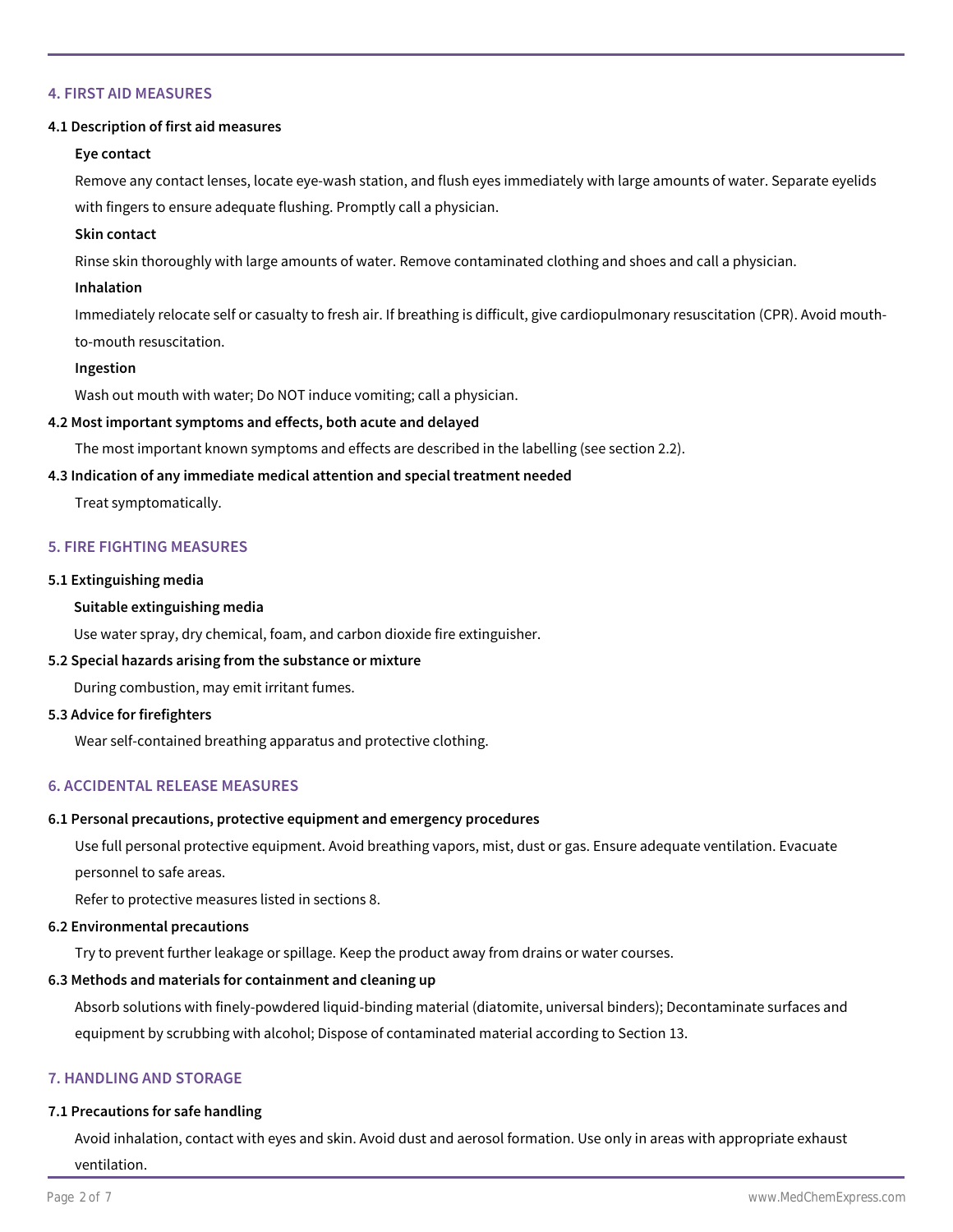## **7.2 Conditions for safe storage, including any incompatibilities**

Keep container tightly sealed in cool, well-ventilated area. Keep away from direct sunlight and sources of ignition.

Recommended storage temperature: 4°C, protect from light

\* In solvent : -80°C, 6 months; -20°C, 1 month (protect from light)

Shipping at room temperature if less than 2 weeks.

# **7.3 Specific end use(s)**

No data available.

# **8. EXPOSURE CONTROLS/PERSONAL PROTECTION**

### **8.1 Control parameters**

#### **Components with workplace control parameters**

This product contains no substances with occupational exposure limit values.

#### **8.2 Exposure controls**

#### **Engineering controls**

Ensure adequate ventilation. Provide accessible safety shower and eye wash station.

#### **Personal protective equipment**

| Eye protection                  | Safety goggles with side-shields.                                   |
|---------------------------------|---------------------------------------------------------------------|
| Hand protection                 | Protective gloves.                                                  |
| Skin and body protection        | Impervious clothing.                                                |
| Respiratory protection          | Suitable respirator.                                                |
| Environmental exposure controls | Keep the product away from drains, water courses or the soil. Clean |
|                                 | spillages in a safe way as soon as possible.                        |

# **9. PHYSICAL AND CHEMICAL PROPERTIES**

#### **9.1 Information on basic physical and chemical properties**

| Appearance                                   | Solid             |
|----------------------------------------------|-------------------|
| Odor                                         | No data available |
| Odor threshold                               | No data available |
| рH                                           | No data available |
| Melting/freezing point                       | No data available |
| <b>Boiling point/range</b>                   | No data available |
| <b>Flash point</b>                           | No data available |
| <b>Evaporation rate</b>                      | No data available |
| Flammability (solid, gas)                    | No data available |
| Upper/lower flammability or explosive limits | No data available |
| Vapor pressure                               | No data available |
| Vapor density                                | No data available |
| <b>Relative density</b>                      | No data available |
| <b>Water Solubility</b>                      | No data available |
| <b>Partition coefficient</b>                 | No data available |
| Auto-ignition temperature                    | No data available |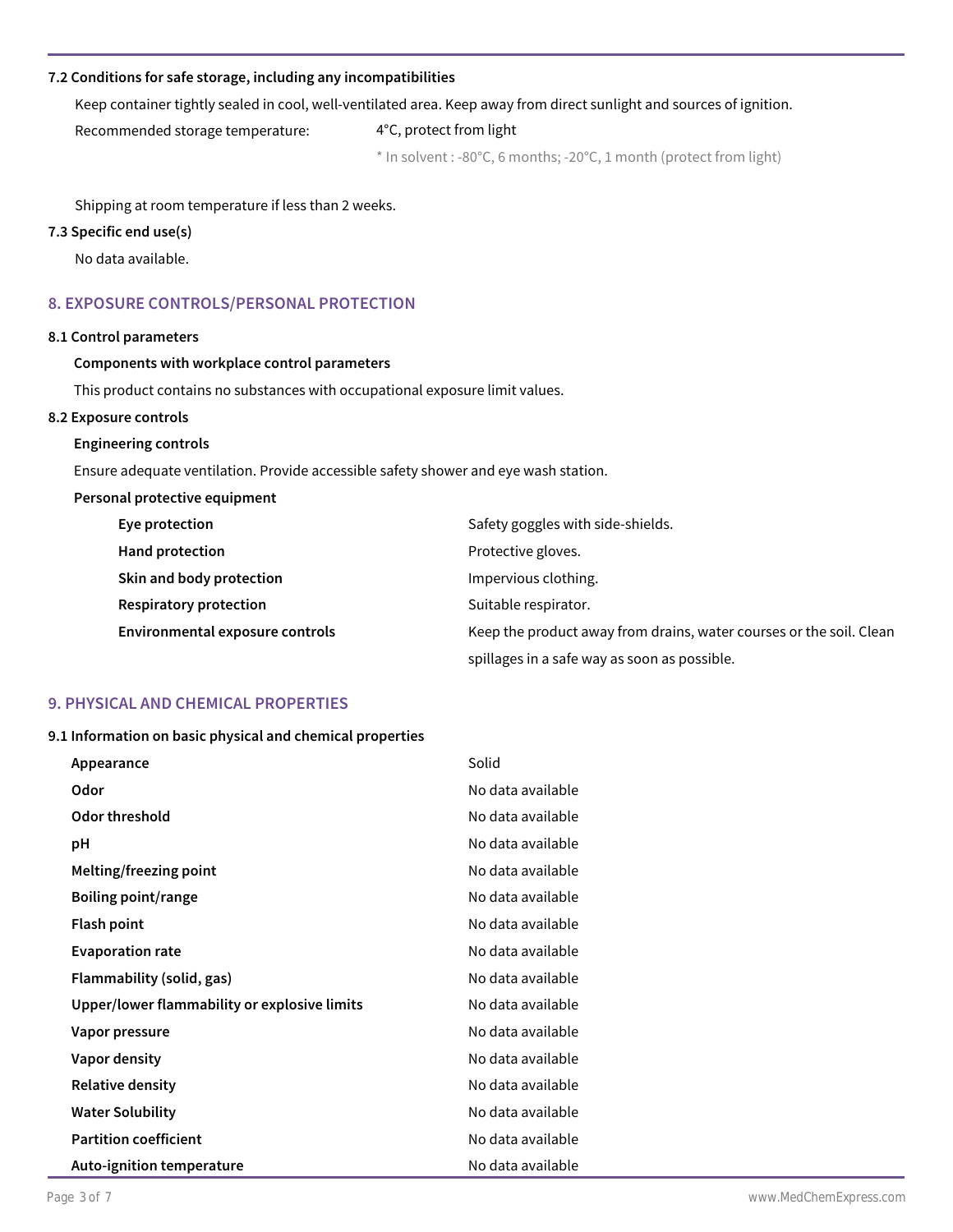**Decomposition temperature No data available** 

**Viscosity No data available** 

**Explosive properties No data available** 

**Oxidizing properties** No data available

#### **9.2 Other safety information**

No data available.

## **10. STABILITY AND REACTIVITY**

#### **10.1 Reactivity**

No data available.

## **10.2 Chemical stability**

Stable under recommended storage conditions.

### **10.3 Possibility of hazardous reactions**

No data available.

## **10.4 Conditions to avoid**

No data available.

## **10.5 Incompatible materials**

Strong acids/alkalis, strong oxidising/reducing agents.

## **10.6 Hazardous decomposition products**

Under fire conditions, may decompose and emit toxic fumes.

Other decomposition products - no data available.

# **11.TOXICOLOGICAL INFORMATION**

## **11.1 Information on toxicological effects**

## **Acute toxicity**

Classified based on available data. For more details, see section 2

#### **Skin corrosion/irritation**

Classified based on available data. For more details, see section 2

#### **Serious eye damage/irritation**

Classified based on available data. For more details, see section 2

#### **Respiratory or skin sensitization**

Classified based on available data. For more details, see section 2

#### **Germ cell mutagenicity**

Classified based on available data. For more details, see section 2

#### **Carcinogenicity**

IARC: No component of this product present at a level equal to or greater than 0.1% is identified as probable, possible or confirmed human carcinogen by IARC.

ACGIH: No component of this product present at a level equal to or greater than 0.1% is identified as a potential or confirmed carcinogen by ACGIH.

NTP: No component of this product present at a level equal to or greater than 0.1% is identified as a anticipated or confirmed carcinogen by NTP.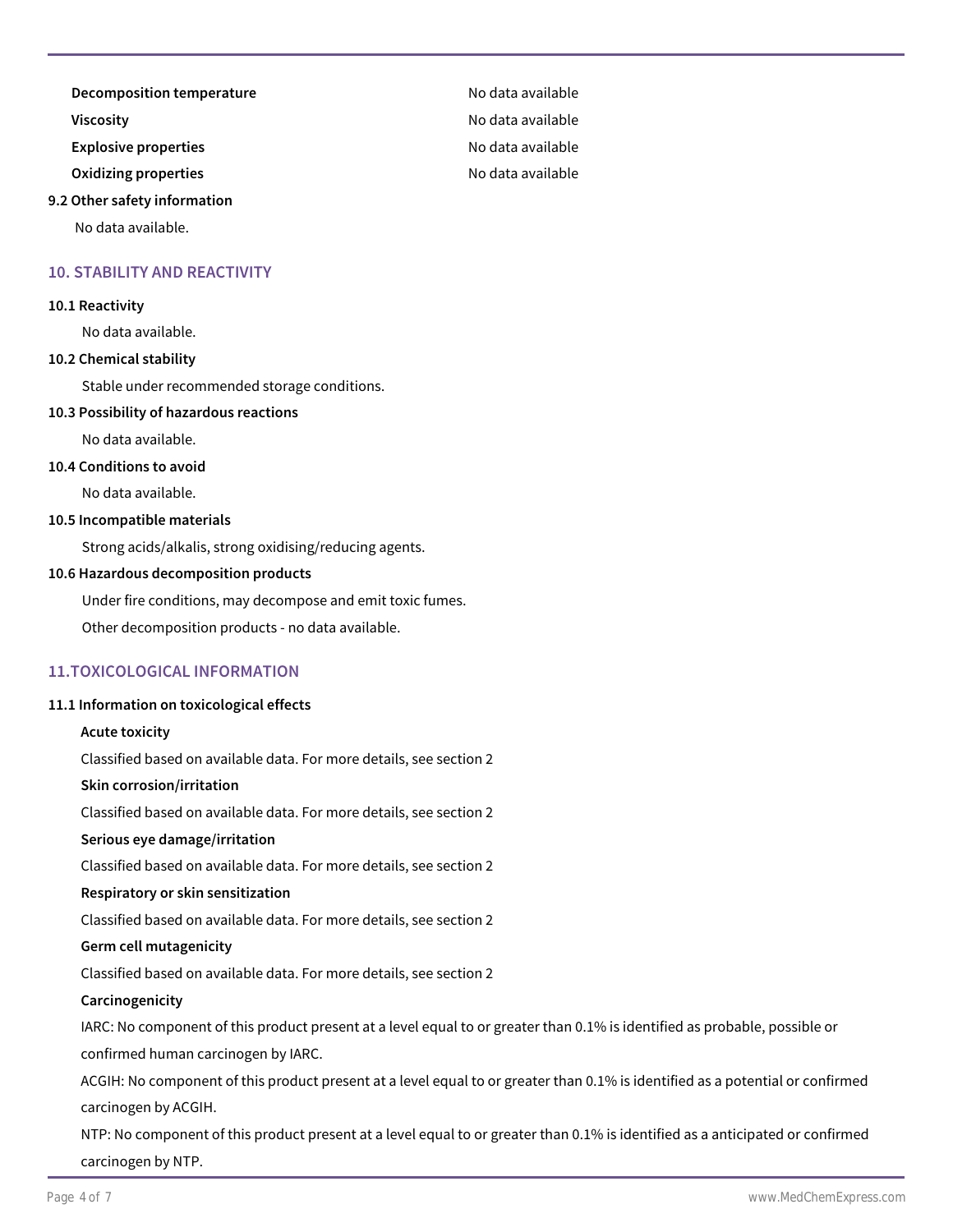OSHA: No component of this product present at a level equal to or greater than 0.1% is identified as a potential or confirmed carcinogen by OSHA.

**Reproductive toxicity**

Classified based on available data. For more details, see section 2

**Specific target organ toxicity - single exposure**

Classified based on available data. For more details, see section 2

#### **Specific target organ toxicity - repeated exposure**

Classified based on available data. For more details, see section 2

### **Aspiration hazard**

Classified based on available data. For more details, see section 2

#### **Additional information**

This information is based on our current knowledge. However the chemical, physical, and toxicological properties have not been completely investigated.

## **12. ECOLOGICAL INFORMATION**

#### **12.1 Toxicity**

No data available.

## **12.2 Persistence and degradability**

No data available.

## **12.3 Bioaccumlative potential**

No data available.

## **12.4 Mobility in soil**

No data available.

#### **12.5 Results of PBT and vPvB assessment**

PBT/vPvB assessment unavailable as chemical safety assessment not required or not conducted.

## **12.6 Other adverse effects**

No data available.

## **13. DISPOSAL CONSIDERATIONS**

#### **13.1 Waste treatment methods**

## **Product**

Dispose substance in accordance with prevailing country, federal, state and local regulations.

#### **Contaminated packaging**

Conduct recycling or disposal in accordance with prevailing country, federal, state and local regulations.

# **14. TRANSPORT INFORMATION**

## **DOT (US)**

Proper shipping name: Not dangerous goods

UN number: -

Class: -

Packing group: -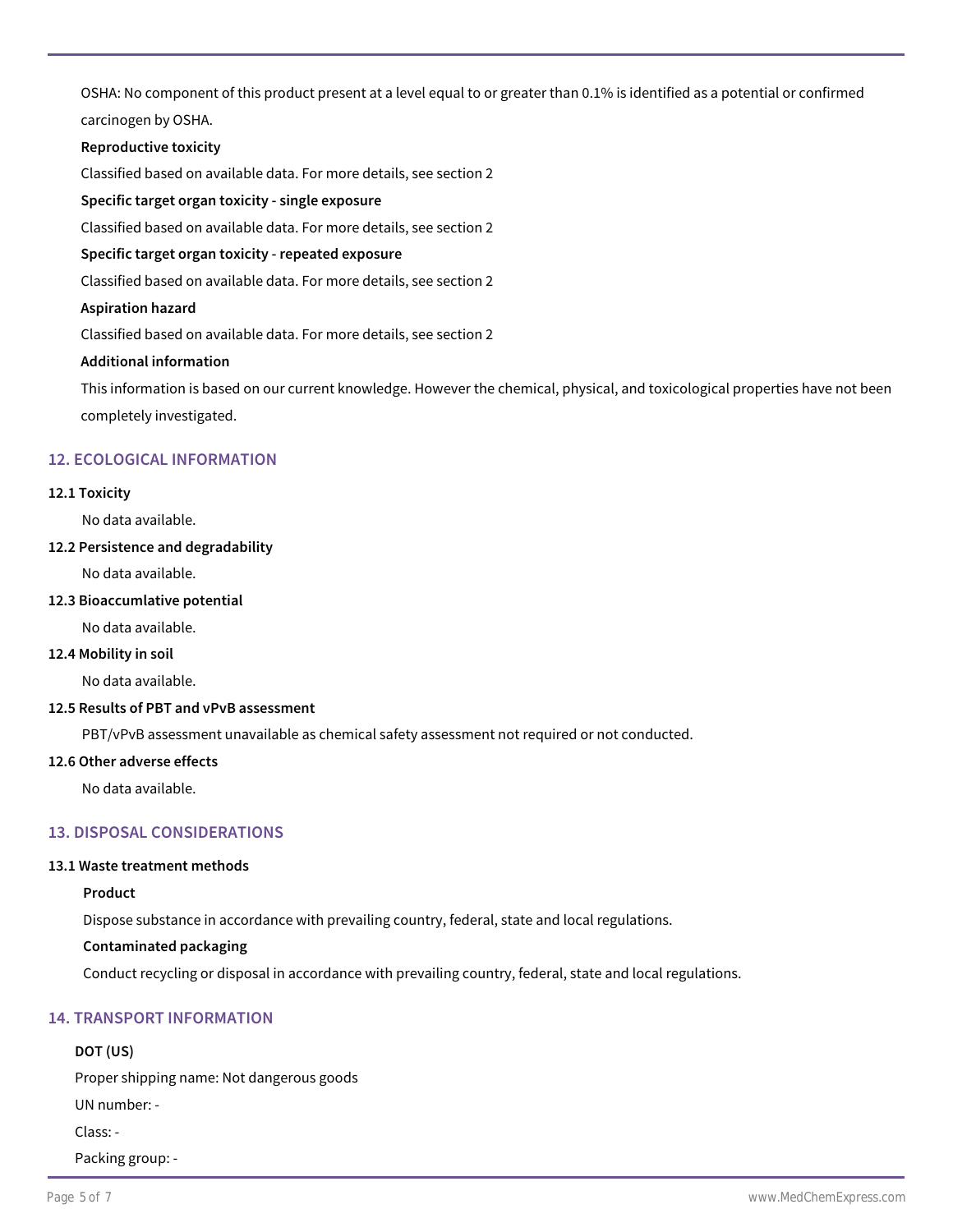# **IMDG**

Proper shipping name: Not dangerous goods UN number: - Class: - Packing group: -

# **IATA**

Proper shipping name: Not dangerous goods UN number: - Class: - Packing group: -

# **15. REGULATORY INFORMATION**

## **SARA 302 Components:**

No chemicals in this material are subject to the reporting requirements of SARA Title III, Section 302.

## **SARA 313 Components:**

This material does not contain any chemical components with known CAS numbers that exceed the threshold (De Minimis) reporting levels established by SARA Title III, Section 313.

## **SARA 311/312 Hazards:**

No SARA Hazards.

## **Massachusetts Right To Know Components:**

No components are subject to the Massachusetts Right to Know Act.

## **Pennsylvania Right To Know Components:**

No components are subject to the Pennsylvania Right to Know Act.

## **New Jersey Right To Know Components:**

No components are subject to the New Jersey Right to Know Act.

## **California Prop. 65 Components:**

This product does not contain any chemicals known to State of California to cause cancer, birth defects, or anyother reproductive harm.

## **16. OTHER INFORMATION**

Copyright 2022 MedChemExpress. The above information is correct to the best of our present knowledge but does not purport to be all inclusive and should be used only as a guide. The product is for research use only and for experienced personnel. It must only be handled by suitably qualified experienced scientists in appropriately equipped and authorized facilities. The burden of safe use of this material rests entirely with the user. MedChemExpress disclaims all liability for any damage resulting from handling or from contact with this product.